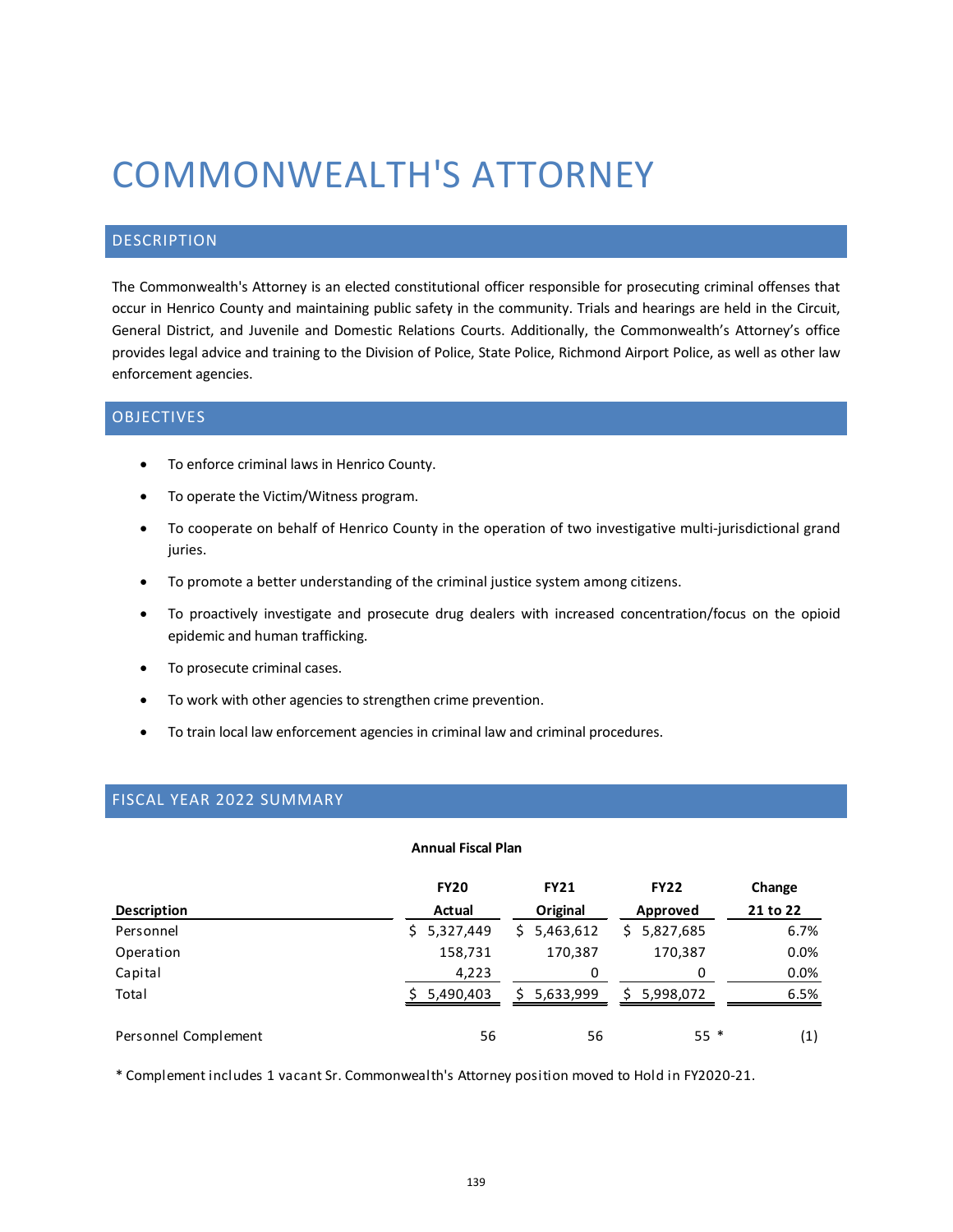#### *Commonwealth's Attorney*

## PERFORMANCE MEASURES

| <b>Performance Measures</b>                  |             |             |             |          |  |  |
|----------------------------------------------|-------------|-------------|-------------|----------|--|--|
|                                              |             |             |             | Change   |  |  |
|                                              | <b>FY20</b> | <b>FY21</b> | <b>FY22</b> | 21 to 22 |  |  |
| <b>Workload Measures</b>                     |             |             |             |          |  |  |
| Circuit Court Defendants                     | 1,430       | 1,450       | 1,475       | 25       |  |  |
| <b>Show Cause Hearings</b>                   | 1,066       | 1,075       | 1,100       | 25       |  |  |
| Misdemeanor Appeals                          | 380         | 375         | 350         | (25)     |  |  |
| <b>General District Court Criminal Cases</b> | 50,108      | 50,125      | 50,150      | 25       |  |  |
| <b>General District Court Traffic Cases</b>  | 92,375      | 92,400      | 92,500      | 100      |  |  |
| Juvenile Court Misdemeanors                  | 2,019       | 2,025       | 2,050       | 25       |  |  |
| Juvenile Court Felonies                      | 933         | 950         | 975         | 25       |  |  |
| <b>Effectiveness Measure</b>                 |             |             |             |          |  |  |
| <b>Circuit Court Indictments</b>             | 2,214       | 2,225       | 2,250       | 25       |  |  |
|                                              |             |             |             |          |  |  |

## BUDGET HIGHLIGHTS

The Commonwealth's Attorney's office budget for FY2021-22 totals \$5,998,072, representing an overall increase of \$364,073, or 6.5 percent, when compared to the FY2020-21 budget. The entire increase is related to salary and benefit rates. Operating components remain at FY2020-21 levels with funds shifted between accounts to address anticipated operational requirements.

The table below presents a historical depiction of budgeted State funding for the Commonwealth's Attorney's office:

| Fiscal<br>Year | <b>State</b><br><b>Funding</b> | County<br><b>Funding</b> | %<br>County |
|----------------|--------------------------------|--------------------------|-------------|
| 2012-13        | 1,560,000                      | 2,790,490                | 64%         |
| 2013-14        | 1,907,000                      | 2,591,214                | 58%         |
| 2014-15        | 1,877,000                      | 2,573,112                | 58%         |
| 2015-16        | 1,877,000                      | 2,602,046                | 58%         |
| 2016-17        | 2,025,000                      | 2,554,003                | 56%         |
| 2017-18        | 2,075,000                      | 2,743,141                | 57%         |
| 2018-19        | 2,150,000                      | 2,862,655                | 57%         |
| 2019-20        | 2,175,000                      | 3,227,026                | 60%         |
| 2020-21        | 2,100,000                      | 3,533,999                | 63%         |
| 2021-22        | 2,275,000                      | 3,723,072                | 62%         |